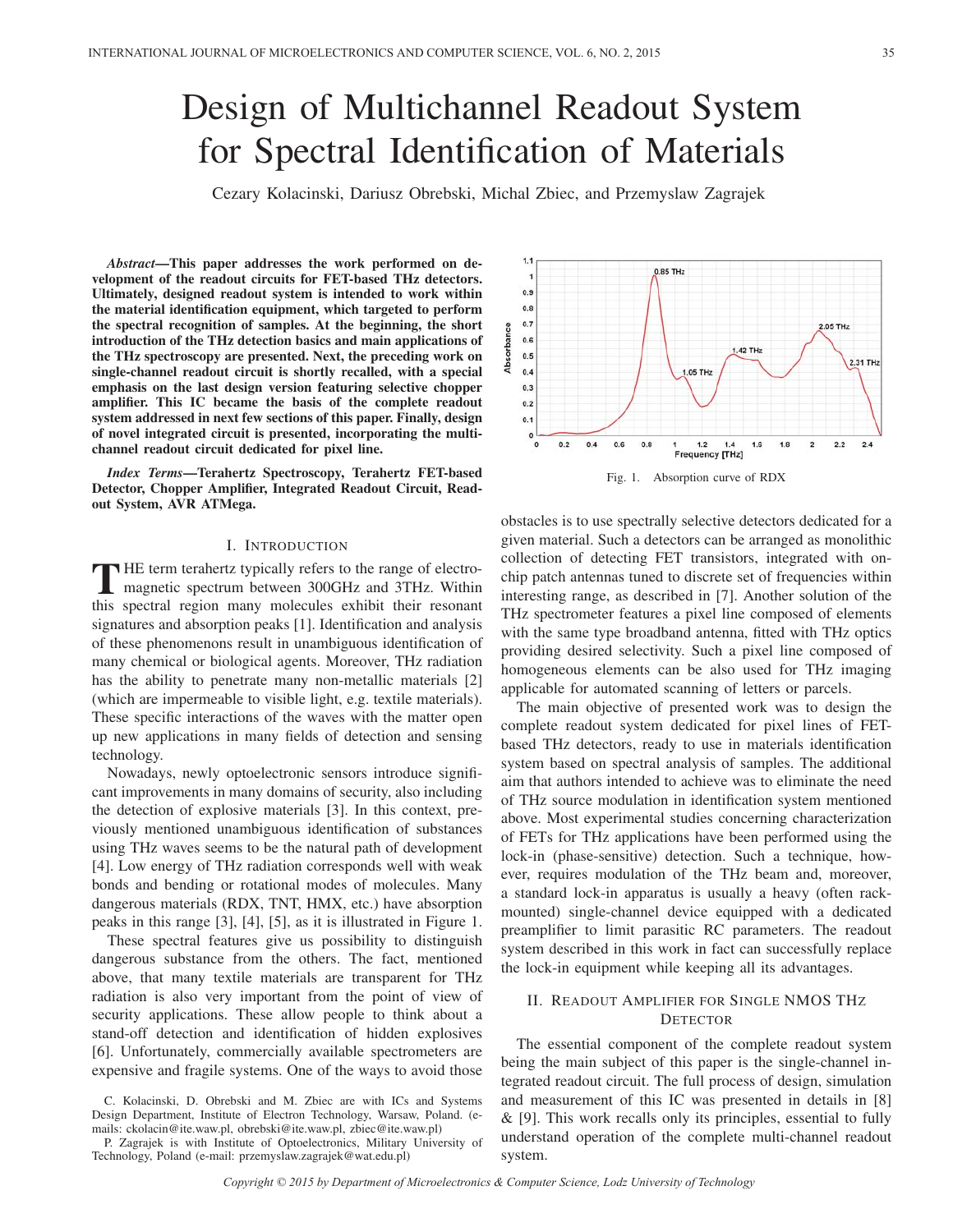The single-channel readout circuit is based on well-known *chopper amplifier* concept, its architecture is schematically shown in Figure 2.



Fig. 2. Architecture of designed single-channel readout amplifier with signals illustrated in time and frequency domains [9]

Low DC voltage signal from detector  $(V_{in})$  is modulated and converted to square wave  $(V_m)$  of  $f_c = 200kHz$  frequency. Then, next block provides amplification of the fundamental frequency component (200 kHz) and suppression of the other ones. This results in sine wave  $(V_a)$ , which is afterward rectified  $(V_d)$  and filtered  $(V_{out})$ . The major advantages of such approach are significant 1/f noise reduction - because only single AC component is amplified, and very good output noise parameters due to bandpass limitation. Both are of the key importance when processing small DC signals.

Modulator and demodulator are just simple switching circuits, composed of four CMOS switches each. Selective AC amplifier is a BP filter, based on  $G_m - C$  architecture, with gyrators simulating appropriate inductance. The LP filter implements the unity-gain Sallen-Key low-pass architecture. More details about each component have been described in [9].

The table below summarizes the most important parameters of the single-channel readout IC.

TABLE I MAIN PARAMETERS OF THE SINGLE-CHANNEL AMPLIFIER

| <b>PARAMETER</b>                              | <b>VALUE</b>      |
|-----------------------------------------------|-------------------|
| Bandwidth                                     | 0 3.875 kHz       |
| Gain                                          | 18.2/38.2/58.2 dB |
| Input impedance (at 100 Hz)                   | 27 MQ             |
| Input noise density (at 100 Hz)               | Hz                |
| Output SNR (with detector connected to input) | 57 dB             |

The input spectral noise density curves shown in Figure 3 illustrate the vast advantage of chopper amplifier architecture utilized in design - significant reduction of 1/f noise component.

## III. READOUT SYSTEM FOR THZ SPECTROSCOPY

Upon successful completion of measurement process for the selective, single-channel readout circuit, it was decided to focus on the solution dedicated for a pixel line. Prior to



Fig. 3. Input noise spectral density of single-channel amplifier for shorted input (blue) and connected 100  $k\Omega$  resistor (green) [9]

starting the work on its monolithic implementation, the system called demonstrator was constructed as a proof of concept, to check and confirm design assumptions intended for further implementation in silicon. The number of channels supported by demonstrator circuit was limited to eight, what is the typical size of pixel lines designed and manufactured in ITE proprietary silicon process.

#### *A. The System Architecture*

One of the main issues in process of designing multichannel readout circuit was the right choice of the split point within the circuit signal path - decision on what part of the circuit should be common, and what should be kept individual for each channel. Simple switching of detectors to one, common, single-channel readout circuitry is impractical due to distortion caused by the switching process, dominating the very small signal produced within detecting NMOS. Another reason is relatively high time constant of the connected together high output impedance of the detector (several hundreds of kiloohms) and switch capacitance, resulting in a very low switching frequency obtainable. On the other hand - integration of the full readout paths for several channels in one IC would result in large area cost. To achieve satisfactory circuit parameters while keeping its area cost moderate it was decided to introduce the channel switching (multiplexing) just after the first gain stage succeeding modulator. In this point, the signal amplitude is high enough, and the output impedance of the stage preceding multiplexer is sufficient, to guarantee negligible level of distortions and reasonable switching frequency. Another important question concerns minimization of crosstalk between channels. To address this issue, the clocking signal is generated only for active (chosen) modulator, while all remaining ones are switched off, hence the output products of inactive modulators are only DC. This would dramatically reduce the effects of parasitic capacitive coupling.

Figure 4 presents simplified architecture of designed readout system.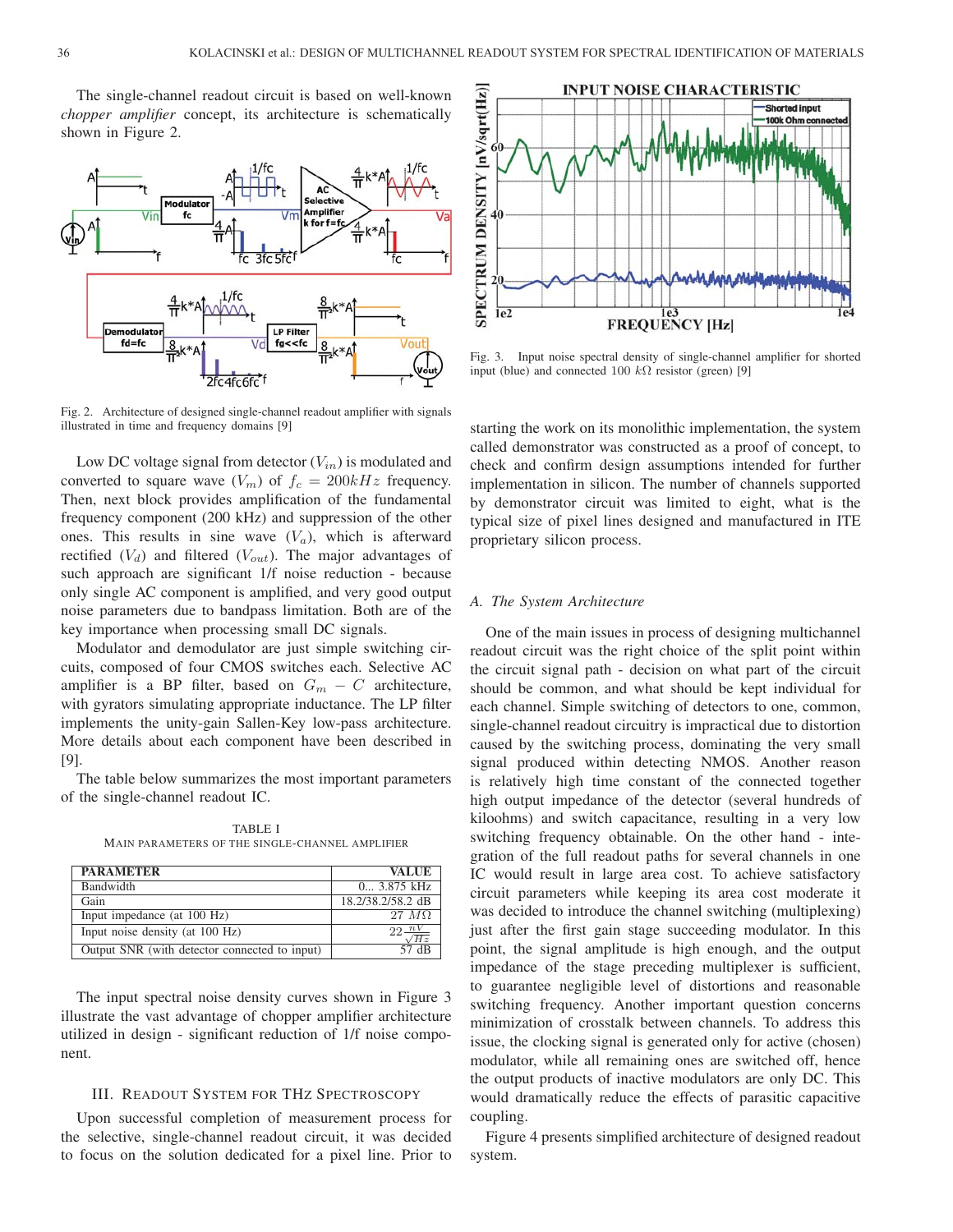

Fig. 4. Simplified architecture of designed readout system

#### *B. System Design Details*

Taking under consideration that testing of the eight channel readout circuit would require simultaneous control of several analog and digital signals (e.g. detector bias, offset settings, modulator clocking, channel selection) it was decided to build the demonstrator in extended form of a system consisting of digitally controlled measurement unit, supervised from microcontroller-based control unit. Instead of starting from scratch, eight single-channel readout circuits, described in [9] were used to build the signal path for each particular channel. The modulated signal after traversing the first gain stage is available via auxiliary (testing) output, and then passed through external (PCB level) analog multiplexer. The remaining part of the signal path - demodulator and second gain stage is also build of the single-channel readout IC - the ninth one. The signal from analog multiplexer is passed through its input, with modulator clocking switched off, hence it reaches the gain stage preceding demodulator, without any changes. It is important to notice, that in this solution, the signal path designed inside single-channel readout IC as differential one, had to be converted to single ended, because of using the only one available input for demodulator - normally connected to detecting NMOS. To address the problem of potential DC offset increase, the offset compensation network was added at the output. It consists of differential amplifiers and the analog multiplexer controlled by the channel selection signal. The positive input of each amplifier is connected to the output of demodulator circuit (ninth single channel readout IC), while the negative inputs are driven from 8-channel 10-bits DAC.

From the mechanical point of view, the measurement unit is built inside the shielding enclosure Al-Mg alloy cast and consists of three PCBs, stacked and interconnected with pin headers. The bottom PCB contains two octal, 10-bit digital to analog converters, used for pixel biasing (gate to source voltages) and for offset compensation at the output, respectively. The 12-bit ADC is used for the output signal measurement. The output signal is also available at the buffered analog BNC output. Three converters share common, precise, thermally compensated reference voltage source, however, the reference for ADC is produced with voltage divider to better match the expected signal range. The sensitive signal path is located at the upper PCB with its bottom layer acting as a shield. The signal tracks are separated by grounded ones to minimize the crosstalk. The nine single-channel readout ICs were assembled to the PCB using chip-on-board technology instead of typical

ceramic packages, to reduce the occupied area and PCB tracks length and to facilitate putting them inside additional shielding enclosure. The pixel line, assembled on small PCB is placed at the middle of upper board and connected using DIL24- 400 socket. This solution enables easy replacement of pixel line, e.g. to use THz detectors tuned to different frequencies. Special attention is paid to the elimination of interferences conducted through supply lines - the power tracks for the small signal analog parts are routed separately, and connected together in one star point, next to the positive and negative voltage regulators at the bottom PCB. The supply for switching part of the readout ICs and clocking signal generator is decoupled using Π topology LC filters. The components of clocking signal generator and modulator-to-demodulator phase shifter are located at the bottom side of the lower PCB and shielded with its upper side metal filler. Note, that entire signal path is located at the upper layer of this PCB. To minimize the propagation of interferences coming from power line or another devices, the measurement unit is fitted with battery supply, and also galvanically separated, by means of fast optocouplers, from the line-powered system controller. The battery charger circuitry is located at the lower PCB, the supply unit is controlled by miniature relay from the system controller.

The interesting functionality of the measurement unit is related to its auxiliary output intended for oscilloscope triggering. It can be driven with the modulation frequency or the channel switching signal to facilitate the measurements performed on direct, analog output of the readout circuitry.

#### *C. System Controller*

The role of system controller is to supervise the operation of measurement unit, to set the analog outputs of its DACs and to gather and present actual output data. This block is based on a ATMega 32 microcontroller (Atmel 8-bit AVR RSIC family), equipped with two lines character LCD and local keypad.

The embedded program supports following operations:

- Definition of new pixel line. The newly defined lines are automatically marked with subsequent numbers. This menu item allows to define gate-to-source voltages for all pixels within the line and to store such a sets of values in nonvolatile memory.
- Modification of pixel line used to adjust or rewrite settings of already defined line.
- Reading the line definition from memory allows to use one of already defined pixel lines.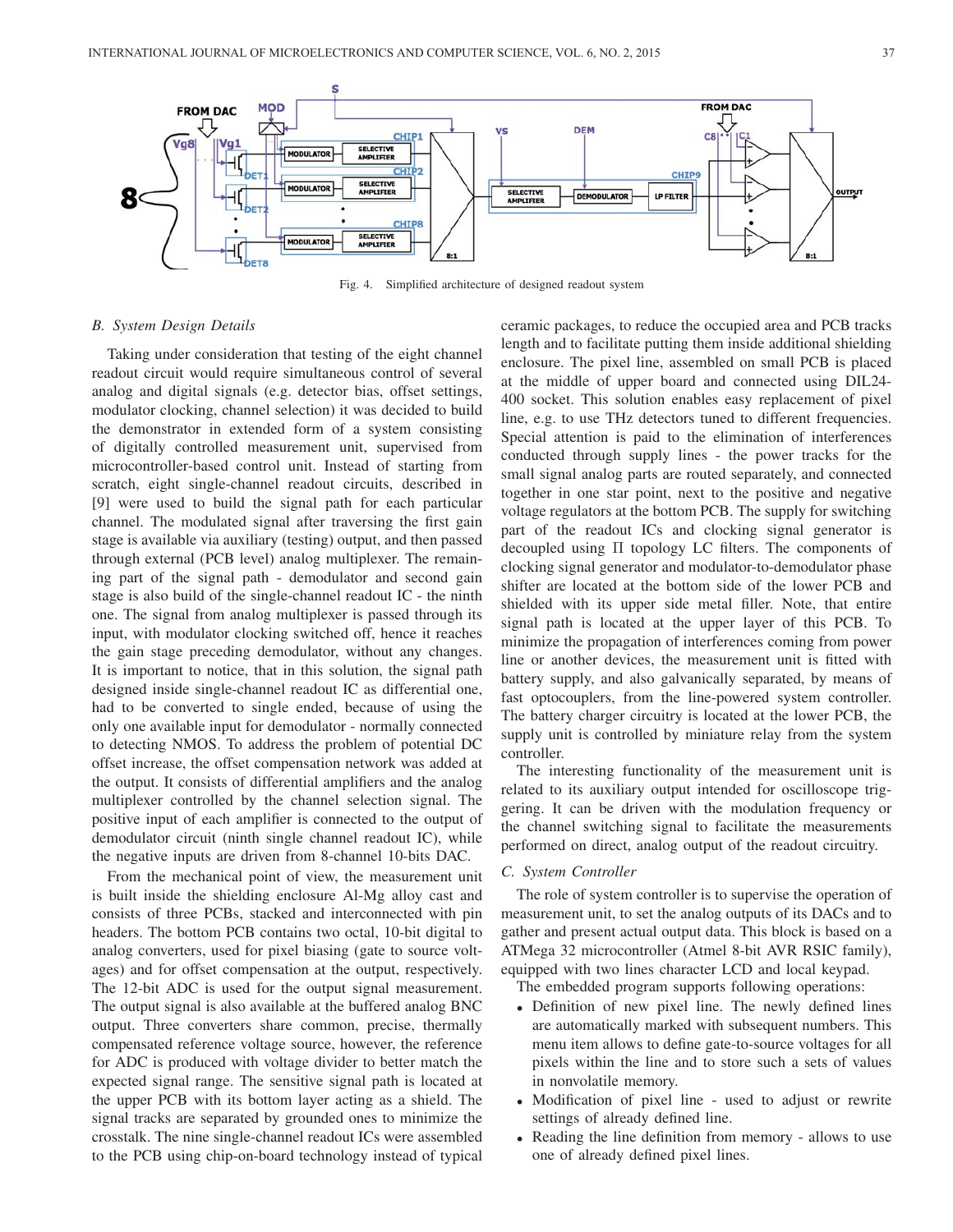- Definition of offset values intended to compensate the output offsets of each particular readout channel.
- Choosing the pixel selection (scanning) mode: manual or automated. In manual scanning mode, the index of active pixel is set from local keypad.
- Frequency setting for automated pixel selection (scanning) mode. User can chose one of 5 predefined scanning frequencies.
- Triggering output mode. Within this menu item user can activate the auxiliary output of measurement unit and drive it with modulation or channel switching frequency. Useful for analog measurements on direct output
- Activation of display and keypad backlight. Intended for measurements in dark room.

The system controller is also designed to play the role of interface between PC running application developed for use with NI LabVIEW<sup>TM</sup> and measurement unit. For this kind of operation it is fitted with USB transceiver. It is worth to mention that serial link intended for communication with measurement unit is also utilized to upgrade the embedded software of system controller without the need of its disassembly.

# IV. READOUT SYSTEM FOR THZ SPECTROSCOPY - MEASUREMENTS

The initial, functional tests of proposed measurement system were performed using replacement source of variable, small DC signal, based on two thermocouples, as described in [8]. The inputs for subsequent pixels were connected to the source by voltage dividers with 1, 1/2, 1/3, 1/4, 1, 1/2 ,1/3 and 1/4 ratios, to simulate staircase stimuli signals from the pixel line. Having obtained the positive test results, the next measurement was performed at the Institute of Optoelectronics of Military University of Technology in Warsaw. The test environment is shown in Figure 5.



Fig. 5. Test environment at Institute of Optoelectronics (Military University of Technology)

Measurement was carried out with detecting line made of 8 single pixels of the same type. Figure 6 presents results obtained in automated pixel scanning mode (frequency set to 10 Hz), with THz beam (340 GHz) centered in-between the fourth and fifth pixels. The upper waveform shows the output signals from subsequent pixels (detectors), denoted by numbers above the trace. In this way the power distribution within THz beam, in vertical direction is illustrated. The lower waveform in the figure is signal from triggering output of the measurement unit, 5 times wider pulse indicates the first pixel.



Fig. 6. Measurement of 8-pixel line, THz beam centered in-between the fourth and fifth pixels

# V. DEDICATED IC FOR DESIGNED READOUT SYSTEM

The system presented and described in section III contains in its signal path nine previously fabricated single-channel chips and several of-the-shelf components, like operational amplifiers, octal multiplexers and passives. The aim of designing the multi-channel readout IC was to encapsulate all these components into a single monolithic structure, to minimize the system. The split point of the signal path - place where multiplexer is inserted - is the same as in described demonstrator circuit. The schematic view of the IC structure is shown in Figure 7.

In the system presented in section III each gain stage was based on the same bandpass  $G_m - C$  structure. In discussed IC the variable selective amplifier (see Figure 7) implements the second-order Sallen Key *Multiple Feedback Topology*. Main advantage of this architecture is the ability to change the gain without an impact on the other important circuit parameters like bandwidth and quality factor. This can be achieved by switching the resistor network connected to the operational amplifier. Designed selective amplifier is characterized by gain equal to 20/40dB, central frequency 200kHz, 3dB-bandwidth 22.8kHz and quality factor 8.8. Another significant improvement in respect to the demonstrator presented in III is related to offset compensation. Unlike in single-channel IC and demonstrator system, each channel is fitted with differential input pair. One, positive input of each channel is connected to detecting NMOS, while the second one can be driven by offset compensation network. This feature is intended for implementation of the autocalibration procedure: first, both inputs of each particular channel are shorted together and output voltage is measured to determine the offset value,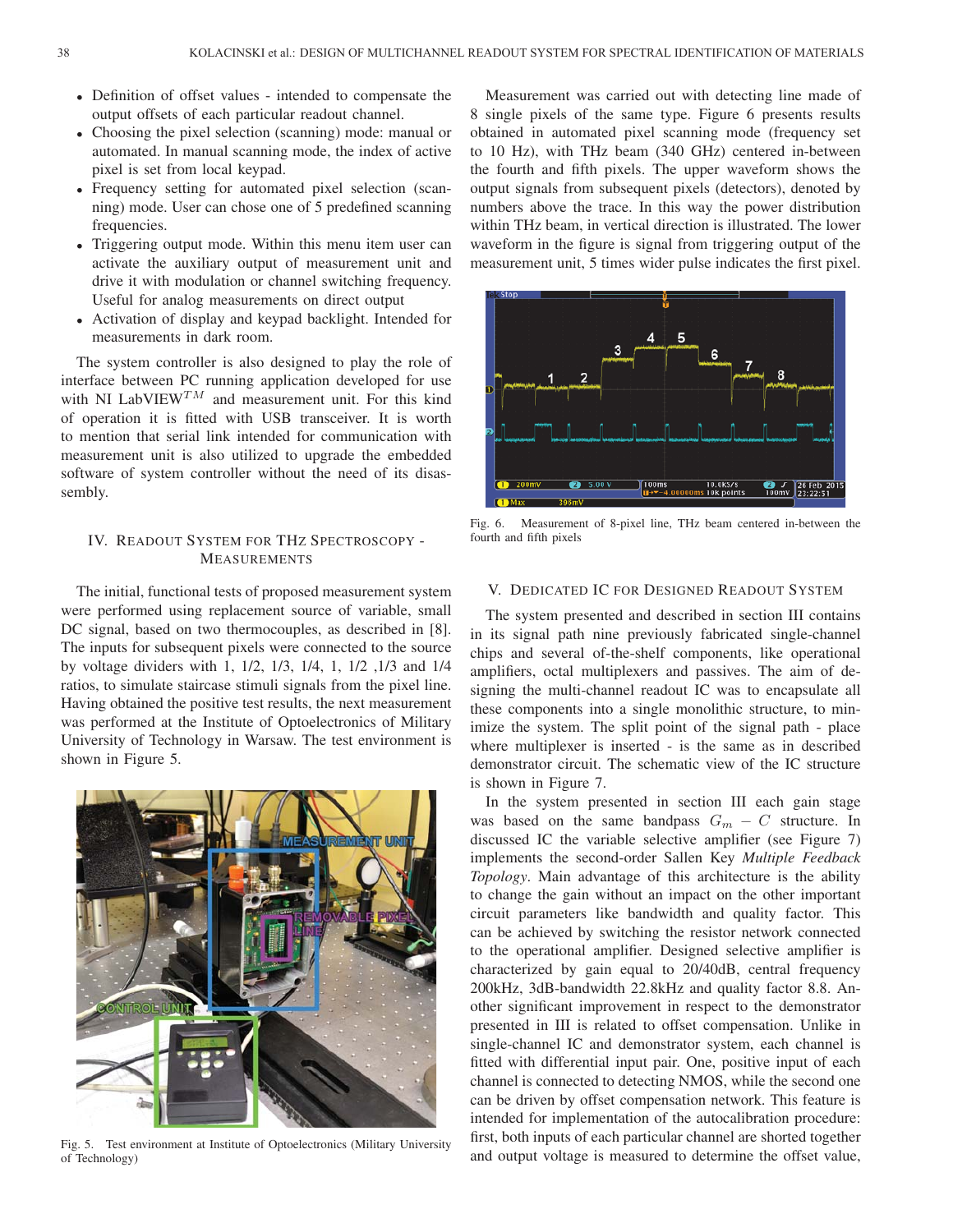

Fig. 7. Overall view of designed IC architecture

then proper compensation voltage is applied at negative input of each channel. Procedure can be repeated for better accuracy.

Other blocks presented in Figure 7 are similar to corresponding components used in the previously designed chip (see section II).

Transient simulation results are presented in Figure 8.



Fig. 8. Transient simulation results: IC DC output (pink) and sine traces before demodulator (red&green)

Readout circuit was connected, at the testbench level, to the eight different voltage sources simulating THz detectors output signals. Their amplitudes were arranged in descending order - for better results visualization. The channel switching process was performed with 0.3ms period. There are three traces shown in Figure 8: one is the DC output signal and the remaining two are complementary sine waves before the demodulator block (see Figure 7). The indices of detectors are placed under the waveform. Noticeable delay at the circuit output is the result of significant time constant of the output LP filter.

Designed IC was fabricated in AMS C35 process, layout is presented in Figure 9 (4 X 2.5 [mm]). The preamplifier for each particular pixel are marked with numbers from 1 to 8, number 9 corresponds to the output amplifier. More details about the structure of each block were shown in Figure 7. Like in previously designed chips ( [8], [9]) all structures are isolated from external radiation by grounded metal 4 layer.

# VI. DEDICATED IC FOR DESIGNED READOUT SYSTEM - MEASUREMENTS

## *A. Test Setup*

The test setup for monolithic, multi-channel readout circuit was developed with totally different design aims than



Fig. 9. Layout of integrated readout system

demonstrator, coming from different applications of mentioned systems. Having in mind that full characterization of the circuit requires the noise parameters and crosstalk measurements to be performed, special attention was paid to minimize the reception of external interferences, as well as to limit the noisy digital part of the test setup to clocking signal generators only.



Fig. 10. Test setup for measurements of the readout IC (top cover removed)

The test setup, illustrated in Figure 10, is fully shielded in a metal enclosure, with battery power supply located inside. Typical design practices like supply line separation, careful decoupling and current flow directing in metal fill layers were applied to minimize parasitic coupling and interferences propagation. For crosstalk, and dynamic (switching characteristic) measurements, the four of eight signal input pairs are available at the front panel. The special circuit block is added to enable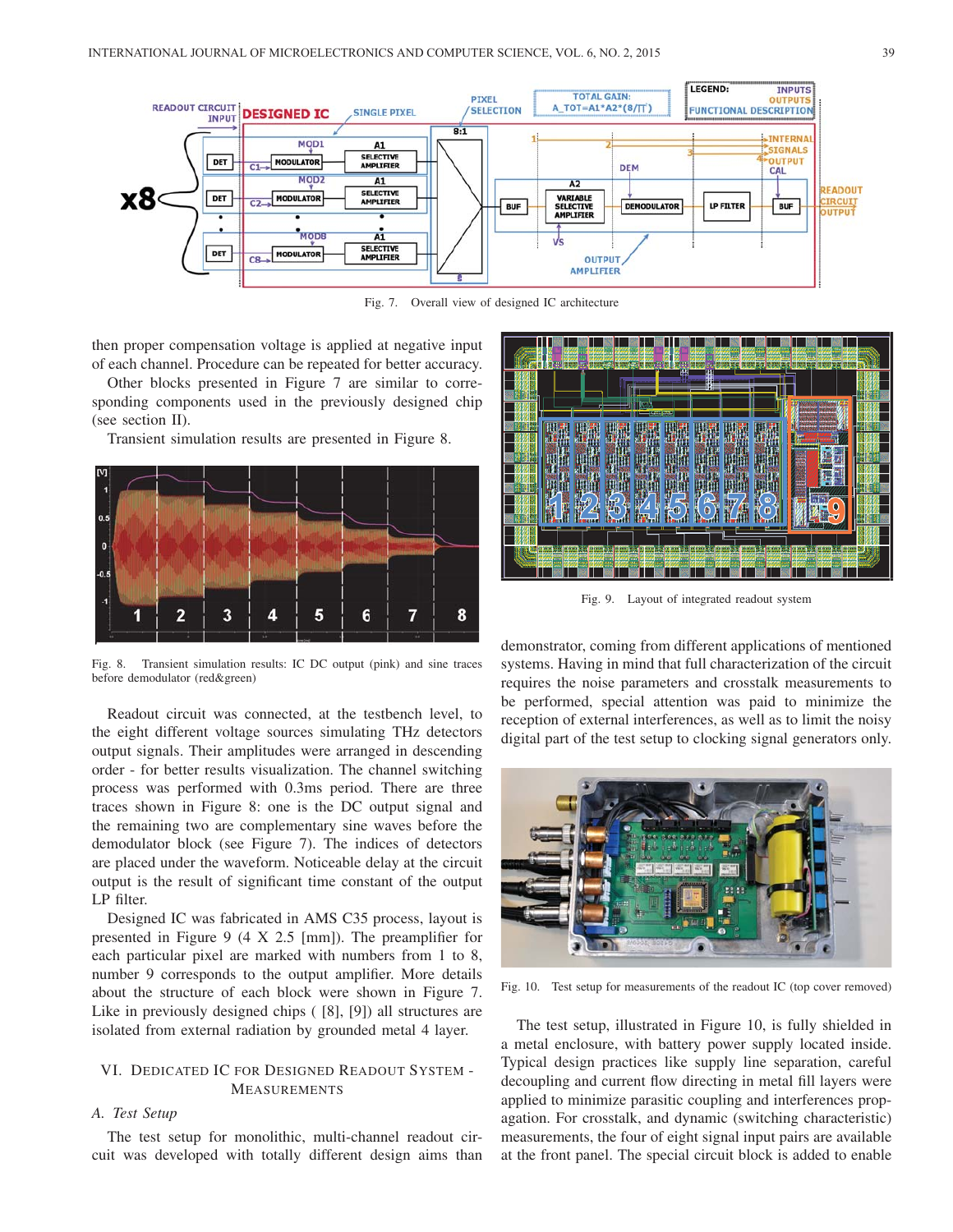experiments with input and output offset compensation. It is based on small, signal relays, which are used to disconnect the positive input of each channel from respective detector and to short it to the negative one. In this condition the output voltage can be measured for each channel to determine the setting of compensation network (negative input of the amplifier). The offset compensation process should be performed in iterative way. The IC under test is assembled in LCC44 package.

#### *B. Measurements Results*

The test setup described above has been used to perform the characterization of developed IC. The internal signals of the IC, available via test outputs (see Figure 7 for reference) are presented in Figure 11. The measurements are in perfect matching with theory and simulations.



Fig. 11. Internal signals from multi-channel IC: 1 - after multiplexer; 2 after 2nd gain stage; 3 - after demodulator; 4 - after LP filter

The exemplary transfer characteristics for one channel of the readout circuit are shown in Figure 12. During measurement process it has been proved that the transfer curves for all the eight channels are almost identical - each of them is characterized by bandwidth approximately equal to 3.7kHz.



Fig. 12. Transfer curve for channel #0, depending on the vs control signal

In general, there are two different mechanisms that enable the gain control of the particular channel. First of all the gain value be switched (60/80 [dB]) by means of the *vs* control signal - this feature has been presented in Figure 12. Changing the *vs* affects the structure of the output amplifier resistors ladder, which results in the gain modification for a given channel.

The second possibility to influence the channel gain is to manipulate the chopping frequency. It refers to the signals controlling the modulator and demodulator circuits (MOD1...MOD8 and DEM presented in Figure 7). In a typical application all of these signals are accurately identical

pulse waves: with frequency equal to 209kHz, duty cycle 0.5 and no phase shift between modulator and demodulator. By increasing the frequency of MOD/DEM, we virtually change the frequency of the processed AC signal (after internal modulation). Because the transfer characteristics of selective amplifiers placed in the signal path are constant (and centered to the maximum gain at 209kHz), this operation results in gain decrease for the particular channel. The characteristics shown previously in Figure 12 were taken for  $f_{chop} = 209kHz$ , resulting in maximum gain. The relation between chopping frequency and the gain is illustrated in Figure 13 - the center frequency (max gain) is marked as  $f_c$ .

The small mismatch between the values  $f_{chop} = 209kHz$ and  $f_{chop}$  = 200kHz (mentioned in II and V) is related to the technology process dispersions.



Fig. 13. Relation between  $f_{chop}$  and the circuit gain

It has to be noticed that increasing the chopping frequency also affects the phase shift between the signals at modulator output and demodulator input (see Figure 7). Because of the principle of operation of demodulator circuit (rectifying the sinusoidal signal, described in [9]), this shift must be compensated by the identical difference in control signal phases for these two circuits.

Figure 14 shows the required phase shift between modulator and demodulator control signals as a function of increasing frequency.



Fig. 14. Required phase shift between modulator and demodulator control signals when manipulating the chopping frequency

Figure 15 presents the input noise density curve, taken for three different configurations: with both differential inputs shorted to the ground and with the  $100k\Omega/200k\Omega$  resistors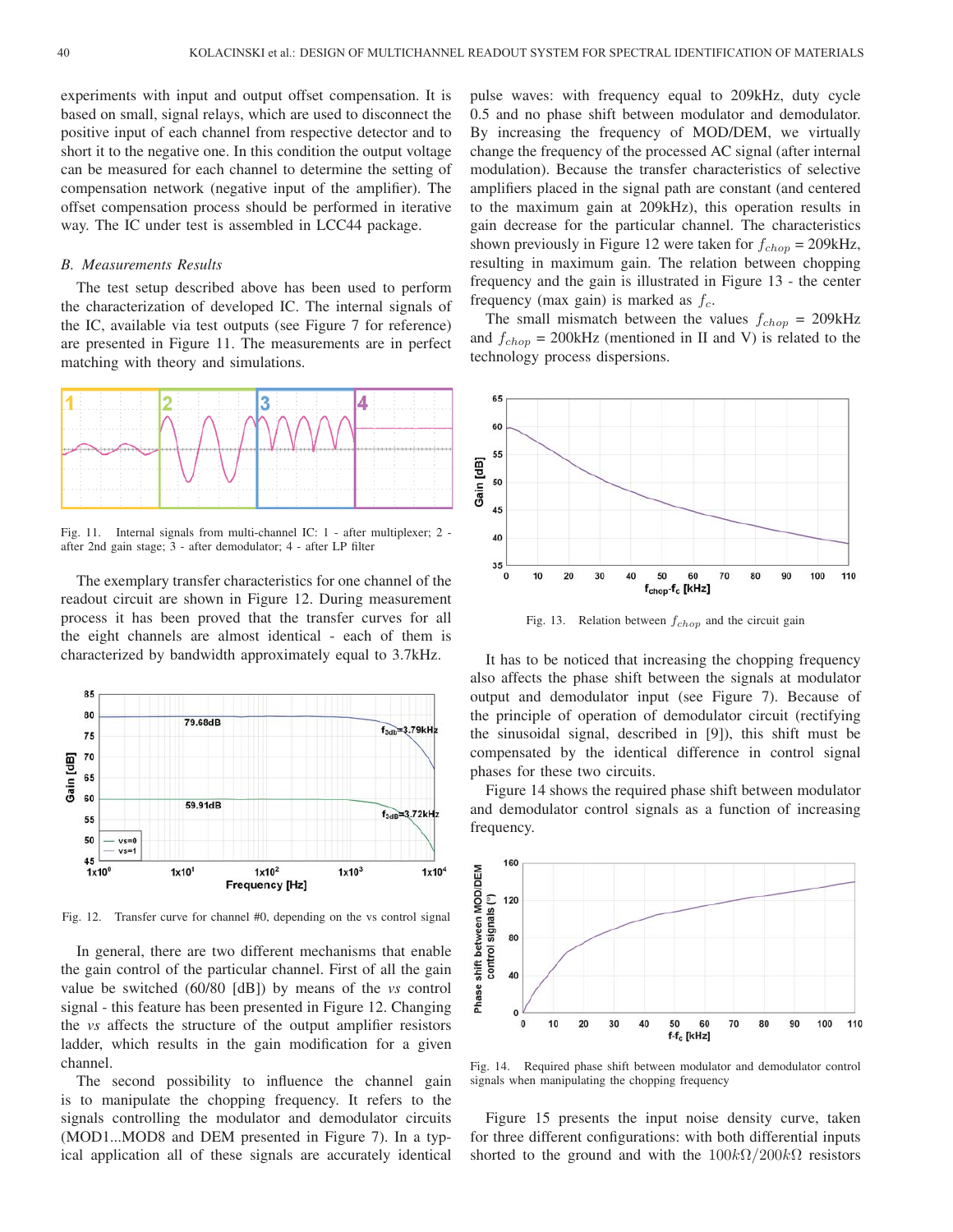connected between them. Presented results once again proves the main advantage of the chopper amplifier architecture significant reduction of the 1/f noise component. It is also worth to notice that the noise level equivalent to the thermal noises of applied precise resistors are consistent with theoretical equation  $\bar{u}^2 = 4k_BT R\Delta f$ .



Fig. 15. Input noise spectral density (channel # 0): shorted input,  $100k\Omega$ and  $200k\Omega$  connected to the inputs

# VII. TEST SETUP FOR MULTI-CHANNEL READOUT IC

Another measurement setup was constructed to test the operation of developed multi-channel IC in its target application, i.e. placed into THz optical lane, with THz detector pixel-line at the input. It has a form of a complete device, controlled remotely from the dedicated measurement program running under NI LabVIEW<sup>TM</sup>. In similar way, as in demonstrator system described in III, developed device supports removable pixel line, but in this case, the analog front-end electronics is fully integrated in a single chip. To provide digital control over the readout IC it was necessary to fit it with data converters the octal one for input offset compensation, and single-channel one performing the same task for the output amplifier. Another octal DAC is used for biasing each particular pixel of the detecting line, the precise ADC is connected to the circuit output. The data converters, their reference voltage sources, the offset cancellation network based on small signal relays (similar to one described in section above) are located on upper PCB of the system, while the lower one is occupied by the digital part of the system - ATMega128 MCU, some portion of glue logic and optocouplers fully separating this part from the analog one. The third, smallest PCB contains the components of the USB interface used for communication with the PC. To minimize the influence of power-line-conducted interferences, the test setup is supplied from rechargeable batteries located inside its enclosure. The precise voltage regulators (separate for analog and digital part) and switch-mode battery charger are located at the lower PCB. At the time of writing this paper this measurement system is being set running - the parts of measurement program are debugged and tested.

Described above test setup is still under development, the current state of work is presented in Figure 16.

## VIII. CONCLUSIONS

The concept of the multi-channel readout circuit supporting FET-based THz detector pixel line was successfully imple-



Fig. 16. Test setup for multi-channel readout IC

mented by the authors in the form of standalone measurement system. Afterwards, the integrated circuit containing the analog front-end electronics handling the 8-element pixel line was designed, manufactured and tested. The results of its measurements are in a good accordance with simulation results, confirming the correctness of design assumptions. Designed IC is intended to be a part of the THzOnline project demonstrator - device targeted for material identification by THz spectroscopy. This device is being developed and supposed to contain - apart from electrical parts - several mechanical components, like sample feeder.

Table II presents comparison between the main parameters of designed system (for selected channel) and other solutions concern readout circuits for THz imaging systems.

#### ACKNOWLEDGMENT

This work was partially supported by the National Centre of Research and Development (NCBiR) with project THzOnLine PBS1/A9/11/2012.

#### **REFERENCES**

- [1] Y.-S. Lee, *Principles of Terahertz Science and Technology*. Springer Science+Business Media, 2009.
- [2] M. Naftaly, J. Molloy, G. Lanskii, K. Kokh, and Y. Andreev, "Terahertz time-domain spectroscopy for textile identification," *Applied Optics*, vol. 52, no. 19, pp. 4433–4437, 2013.
- [3] Z. Bielecki, J. Janucki, A. Kawalec, J. Mikołajczyk, N. Pałka, and M. Pasternak, "Sensors and systems for the detection of explosive devices - an overview," *Metrology and Measurement Systems*, vol. 19, no. 1, pp. 3–28, 2012.
- [4] N. Pałka, "Spectroscopy of Explosive Materials in the THz Range," *Acta Physica Polonica A*, vol. 118, no. 6, pp. 1229–1231, 2010.
- [5] J. El Haddad, B. Bousquet, L. Canioni, and P. Mounaix, "Review in terahertz spectral analysis," *TrAC Trends in Analytical Chemistry*, vol. 44, pp. 98–105, 2013.
- [6] N. Pałka, "Identification of concealed materials, including explosives, by terahertz reflection spectroscopy," *Optical Engineering*, vol. 53, no. 3, pp. 031 202–031 202, 2013.